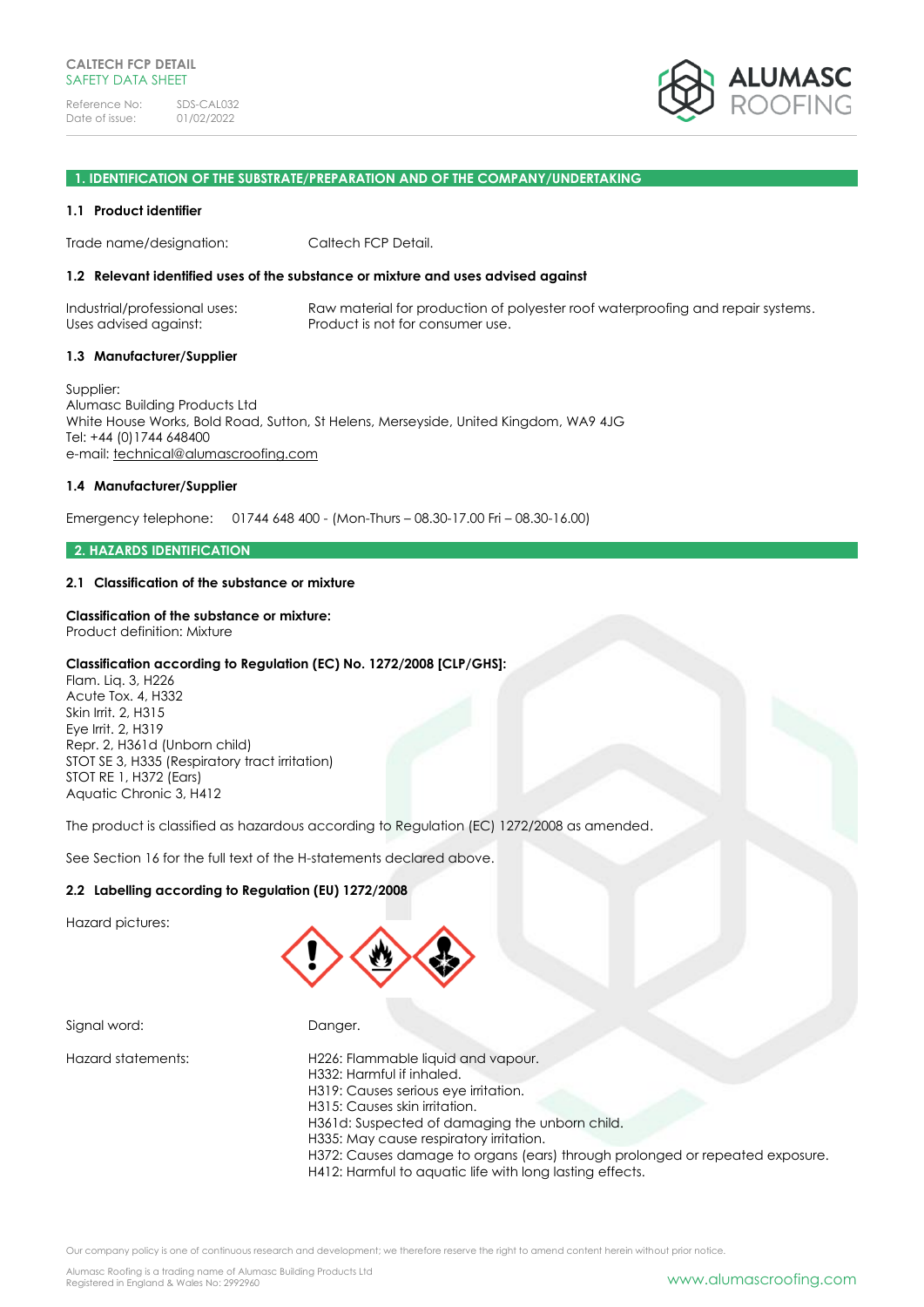# **Precautionary statements:**

| <b>ED ALUMASC</b> |
|-------------------|
|                   |

| Prevention: | P201: Obtain special instructions before use.<br>P202: Do not handle until all safety precautions have been read and understood.<br>P280: Wear protective gloves: 4 -8 hours (breakthrough time): fluor rubber (Viton) (0.70<br>mm); < 1 hour (breakthrough time): Nitril rubber (0.4 mm). Wear eye or face protection.<br>Wear protective clothing.<br>P210: Keep away from heat, hot surfaces, sparks, open flames and other ignition<br>sources. No smoking.<br>P241: Use explosion-proof electrical, ventilating, lighting and all material-handling<br>equipment.<br>P242: Use only non-sparking tools. P243 -Take precautionary measures against static<br>discharge.<br>P233: Keep container tightly closed. P271 - Use only outdoors or in a well-ventilated area.<br>P273: Avoid release to the environment, P260 -Do not breathe vapour.<br>P270: Do not eat, drink or smoke when using this product |
|-------------|----------------------------------------------------------------------------------------------------------------------------------------------------------------------------------------------------------------------------------------------------------------------------------------------------------------------------------------------------------------------------------------------------------------------------------------------------------------------------------------------------------------------------------------------------------------------------------------------------------------------------------------------------------------------------------------------------------------------------------------------------------------------------------------------------------------------------------------------------------------------------------------------------------------|
| Response:   | P264: Wash hands thoroughly after handling.<br>P314: Get medical attention if you feel unwell.<br>P308+P313: IF exposed or concerned: Get medical attention.<br>P304+P340+P312: IF INHALED: Remove person to fresh air and keep comfortable for<br>breathing. Call a POISON CENTER or physician if you feel unwell.<br>P303+P361+P353: IF ON SKIN (or hair): Take off immediately all contaminated clothing.<br>Rinse skin with water or shower.<br>P302+P352+P362+P364: IF ON SKIN: Wash with plenty of soap and water. Take off<br>contaminated clothing and wash it before reuse.<br>P332+P313: If skin irritation occurs: Get medical attention.<br>P305+P351+P338: IF IN EYES: Rinse cautiously with water for several minutes. Remove<br>contact lenses, if present and easy to do. Continue rinsing.<br>P337+P313: If eye irritation persists: Get medical attention                                    |
| Storage:    | P235: Keep cool.                                                                                                                                                                                                                                                                                                                                                                                                                                                                                                                                                                                                                                                                                                                                                                                                                                                                                               |

Disposal: P501: Dispose of contents and container in accordance with all local, regional, national and international regulations.

# **3. COMPOSITION AND INFORMATION ABOUT THE COMPONENTS**

| <b>Ingredient Name</b>              | Concentration % | <b>Regulation (EC) No. 1272/2008 [CLP]</b>      |
|-------------------------------------|-----------------|-------------------------------------------------|
| Styrene                             | 20-35%          | Flamm Lig 3 H226                                |
| CAS: 100-42-5                       |                 | Acute Tox 4. H332                               |
| EC Number: 202-851-5                |                 | Eye Irrit 2, H319                               |
| REACH number: 01-2119457861-32-xxxx |                 | <b>Skin Irrit 2. H315</b>                       |
|                                     |                 | Resp 2 H361d (unborn child)                     |
|                                     |                 | STOT SE 3 H335 - (Respiratory Tract Irritation) |
|                                     |                 | STOT RE 1 H372 (ears) (inhalation)              |
|                                     |                 | Asp. Tox 1.H 304                                |
|                                     |                 | Aquatic Chronic 3.H412                          |
| Aluminium Oxide                     | 20-35%          |                                                 |
| $CAS: 21645-51-2$                   |                 |                                                 |
| EC: Not available                   |                 |                                                 |
| REACH: Not available                |                 |                                                 |

Refer to Section 16 for additional wording.

There are no additional ingredients present which, within the current knowledge of the supplier and in the concentrations applicable, are classified as hazardous to health or the environment, are PBTs or vPvBs or have been assigned a workplace exposure limit and hence require reporting in this section.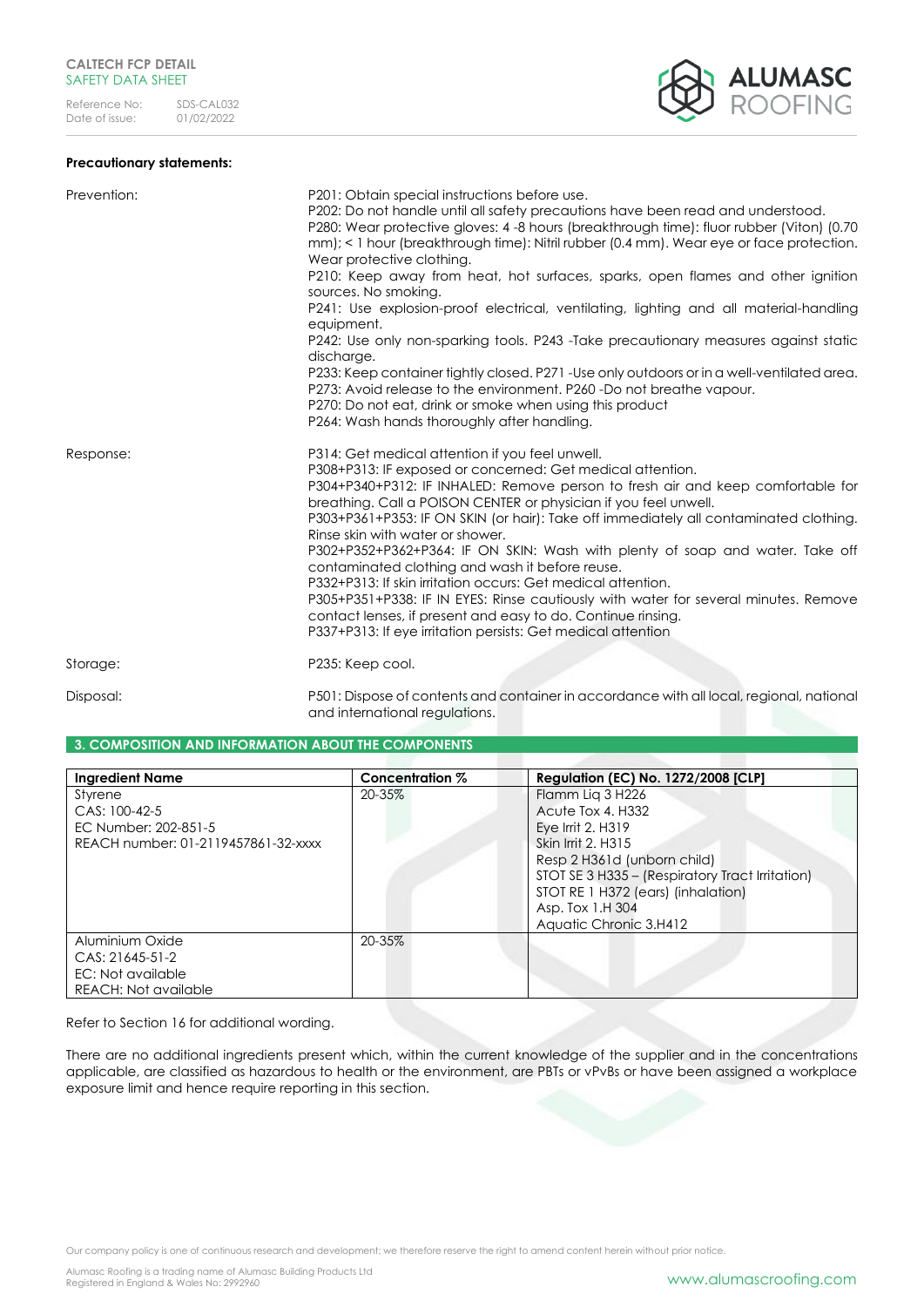# **4. FIRST AID MEASURES**

# **4.1 Description of first aid measures**

| General:                    | In all cases of doubt, or when symptoms persist, seek medical attention. Never give<br>anything by mouth to an unconscious person. If unconscious, place in recovery position<br>and seek medical advice.                                                                                                                                                                                                                                                                                                                                                                                                                                                                                                                          |
|-----------------------------|------------------------------------------------------------------------------------------------------------------------------------------------------------------------------------------------------------------------------------------------------------------------------------------------------------------------------------------------------------------------------------------------------------------------------------------------------------------------------------------------------------------------------------------------------------------------------------------------------------------------------------------------------------------------------------------------------------------------------------|
| Eye contact:                | Immediately flush eyes with plenty of water, occasionally lifting the upper and lower<br>eyelids. Check for and remove any contact lenses. Continue to rinse for at least 10<br>minutes. Get medical attention.                                                                                                                                                                                                                                                                                                                                                                                                                                                                                                                    |
| Inhalation:                 | Remove victim to fresh air and keep at rest in a position comfortable for breathing. If it<br>is suspected that fumes are still present, the rescuer should wear an appropriate mask<br>or self-contained breathing apparatus. If not breathing, if breathing is irregular or if<br>respiratory arrest occurs, provide artificial respiration or oxygen by trained personnel. It<br>may be dangerous to the person providing aid to give mouth-to-mouth resuscitation.<br>Get medical attention. If necessary, call a poison centre or physician. If unconscious,<br>place in recovery position and get medical attention immediately. Maintain an open<br>airway. Loosen tight clothing such as a collar, tie, belt or waistband. |
| Skin contact:               | Flush contaminated skin with plenty of water. Remove contaminated clothing and<br>shoes. Continue to rinse for at least 10 minutes. Get medical attention. Wash clothing<br>before reuse. Clean shoes thoroughly before reuse.                                                                                                                                                                                                                                                                                                                                                                                                                                                                                                     |
| Ingestion:                  | Wash out mouth with water. Remove dentures if any. Remove victim to fresh air and<br>keep at rest in a position comfortable for breathing. Stop if the exposed person feels<br>sick as vomiting may be dangerous. Do not induce vomiting unless directed to do so<br>by medical personnel. If vomiting occurs, the head should be kept low so that vomit<br>does not enter the lungs. Get medical attention. Never give anything by mouth to an<br>unconscious person. If unconscious, place in recovery position and get medical<br>attention immediately. Maintain an open airway. Loosen tight clothing such as a collar,<br>tie, belt or waistband.                                                                            |
| Protection of First Aiders: | No action shall be taken involving any personal risk or without suitable training. If it is<br>suspected that fumes are still present; the rescuer should wear an appropriate mask or<br>self-contained breathing apparatus. It may be dangerous to the person providing aid<br>to give mouth-to-mouth resuscitation.                                                                                                                                                                                                                                                                                                                                                                                                              |
|                             | 4.2 Most important symptoms and effects, both acute and delayed                                                                                                                                                                                                                                                                                                                                                                                                                                                                                                                                                                                                                                                                    |

### **Potential acute health effects:**

| Causes serious eye irritation.                        |
|-------------------------------------------------------|
| Harmful if inhaled. May cause respiratory irritation. |
| Causes skin irritation.                               |
| Irritating to mouth, throat and stomach.              |
|                                                       |

# **Over-exposure signs/symptoms:**

| Eye contact: | Adverse symptoms may include the following: |
|--------------|---------------------------------------------|
|              | - pain or irritation                        |
|              | - waterina                                  |
|              | - redness                                   |

Inhalation: Adverse symptoms may include the following:

- respiratory tract irritation
- coughing
- headache
- nausea
- dizziness
- reduced foetal weight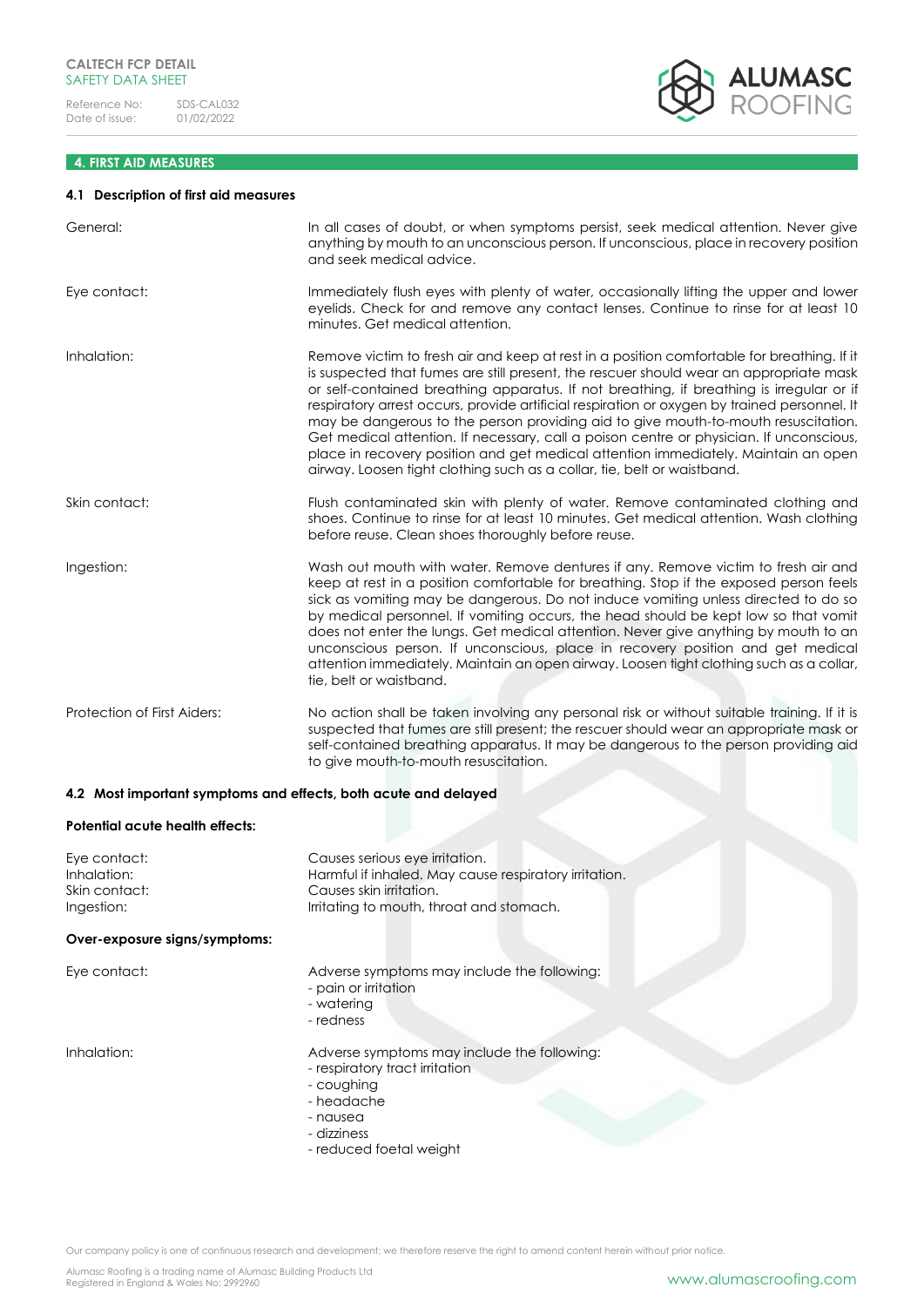

| Skin contact: | Adverse symptoms may include the following:<br>- irritation<br>- redness    |
|---------------|-----------------------------------------------------------------------------|
| Ingestion:    | Adverse symptoms may include the following:<br>- stomach-ache<br>- vomiting |

# **4.3 Indication of any immediate medical attention and special treatment needed**

#### **Notes to physician:**

Treat symptomatically. Contact poison treatment specialist immediately if large quantities have been ingested or inhaled.

#### **Specific treatments:**

No specific treatment

# **5. FIRE-FIGHTING MEASSURES**

# **5.1 Extinguishing media**

#### **Suitable extinguishing agents:**

Recommended: alcohol-resistant foam, CO2, powders, water spray.

# **For safety reasons unsuitable extinguishing agents:**

Do not use water jet.

#### **5.2 Special hazards arising from the substance or mixture**

Fire will produce dense black smoke. Exposure to decomposition products may cause a health hazard. Decomposition products may include the following materials: carbon monoxide, carbon dioxide, smoke, oxides of nitrogen.

#### **5.3 Advice for fire-fighters**

#### **Protective equipment:**

Cool closed containers exposed to fire with water. Do not release runoff from fire to drains or watercourses. Appropriate breathing apparatus may be required.

#### **6. ACCIDENTIAL RELEASE MEASURES**

#### **6.1 Personal precautions, protective equipment and emergency procedures**

Exclude sources of ignition and ventilate the area. Avoid breathing vapour or mist. Refer to protective measures listed in Sections 7 & 8. If specialised clothing is required to deal with the spillage, take note of any information in Section 8 on suitable and unsuitable materials.

# **6.2 Environmental precautions**

Do not allow to enter drains or watercourses. If the product contaminates lakes, rivers, or sewers, inform the appropriate authorities in accordance with local regulations.

# **6.3 Methods and material for containment and cleaning up**

Contain and collect spillage with non-combustible, absorbent material e.g. sand, earth, vermiculite or diatomaceous earth and place in container for disposal according to local regulations (see Section 13). Preferably clean with a detergent. Avoid using solvents.

# **6.4 Reference to other sections**

See Section 1 for emergency contact information. See Section 8 for information on appropriate personal protective equipment. See Section 13 for additional waste treatment information.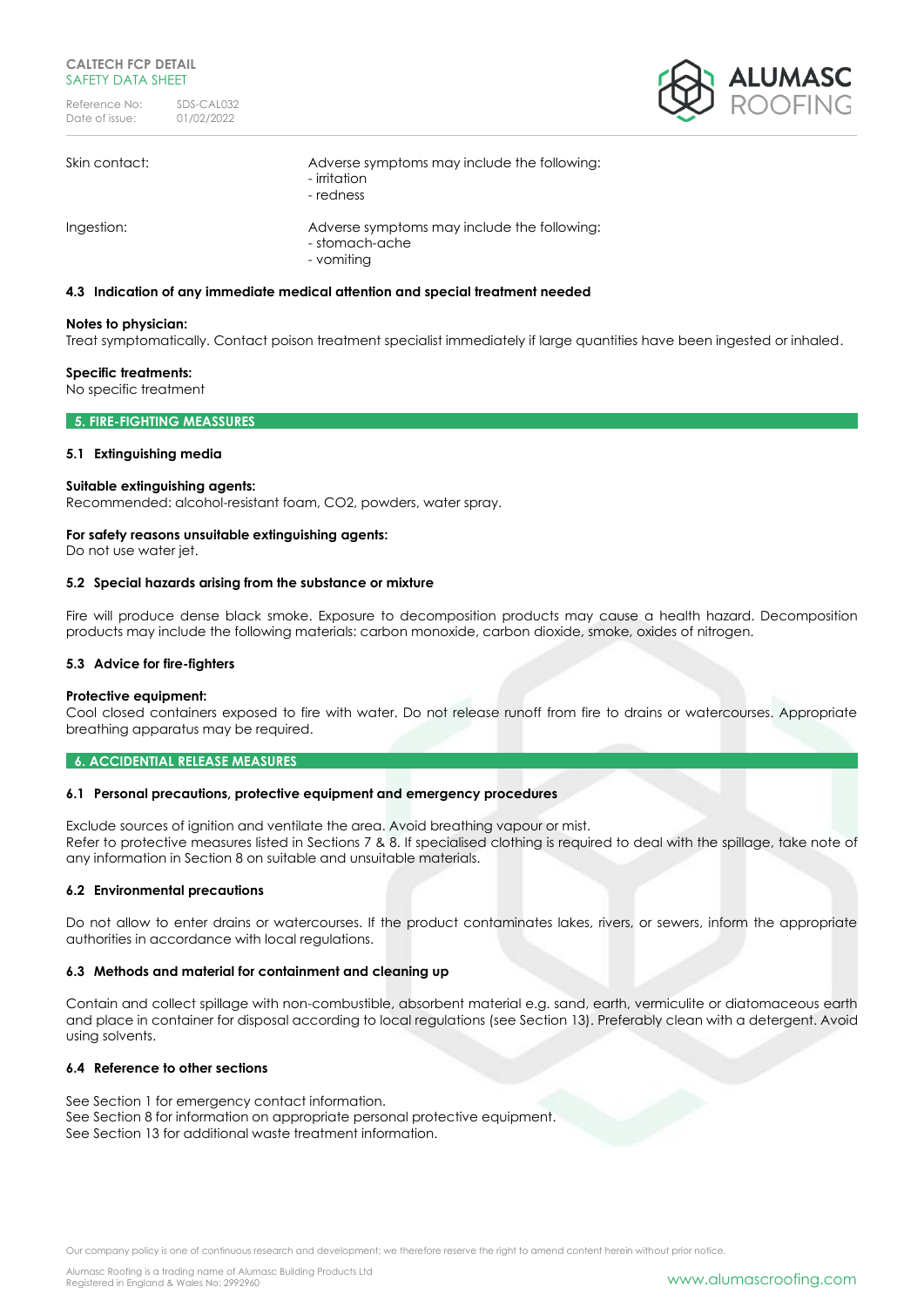

# **7. HANDLING AND STORAGE**

### **7.1 Precautions for safe handling**

#### **Protective measures & advice on general occupational hygiene:**

Keep away from heat, sparks and flame. No sparking tools should be used.

Avoid contact with skin and eyes. Avoid the inhalation of dust, particulates, spray, mist, vapour or fumes arising from the application of this mixture. Avoid inhalation of dust from sanding.

Eating, drinking and smoking should be prohibited in areas where this material is handled, stored and processed.

Put on appropriate personal protective equipment if required (see Section 8).

Never use pressure to empty. Container is not a pressure vessel.

Always keep in containers made from the same material as the original one.

Comply with the health and safety at work laws.

Do not allow to enter drains or watercourses.

When operators, whether spraying or not, have to work inside the spray booth, ventilation is unlikely to be sufficient to control particulates and solvent vapour in all cases. In such circumstances they should wear a compressed air-fed respirator during the spraying process and until such time as the particulates and solvent vapour concentration has fallen below the exposure limits.

#### **7.2 Conditions for safe storage, including any incompatibilities**

Store in accordance with local regulations.

#### **Notes on joint storage:**

Keep away from: oxidising agents, strong alkalis, and strong acids.

#### **Additional information on storage conditions:**

Observe label precautions. Store in a dry, cool, and well-ventilated area. Keep away from heat and direct sunlight.

Keep container tightly closed.

Keep away from sources of ignition. No smoking. Prevent unauthorised access.

Containers that have been opened must be carefully resealed and kept upright to prevent leakage.

# **7.3 Specific end uses(s)**

No data available.

#### **8. EXPOSURE CONTROLS/PERSONAL PROTECTION**

# **8.1 Control parameters**

| <b>Product/Ingredient Name</b> | <b>Exposure Limit Values</b>                  |
|--------------------------------|-----------------------------------------------|
| Styrene                        | EH40/2005 WELs (United Kingdom (UK), 12/2011) |
|                                | STEL: 1080 mg/m <sup>3</sup> 15 minutes.      |
|                                | STEL: 250 ppm 15 minutes.                     |
|                                | TWA: $430 \,\mathrm{mg/m^3}$ 8 hours.         |
|                                | TWA: 100 ppm 8 hours.                         |

#### **Recommended monitoring procedures:**

If this product contains ingredients with exposure limits, personal, workplace atmosphere or biological monitoring may be required to determine the effectiveness of the ventilation or other control measures and/or the necessity to use respiratory protective equipment. Reference should be made to monitoring standards, such as the following: European Standard EN 689 (Workplace atmospheres -Guidance for the assessment of exposure by inhalation to chemical agents for comparison with limit values and measurement strategy) European Standard EN 14042 (Workplace atmospheres -Guide for the application and use of procedures for the assessment of exposure to chemical and biological agents) European Standard EN 482 (Workplace atmospheres -General requirements for the performance of procedures for the measurement of chemical agents) Reference to national guidance documents for methods for the determination of hazardous substances will also be required.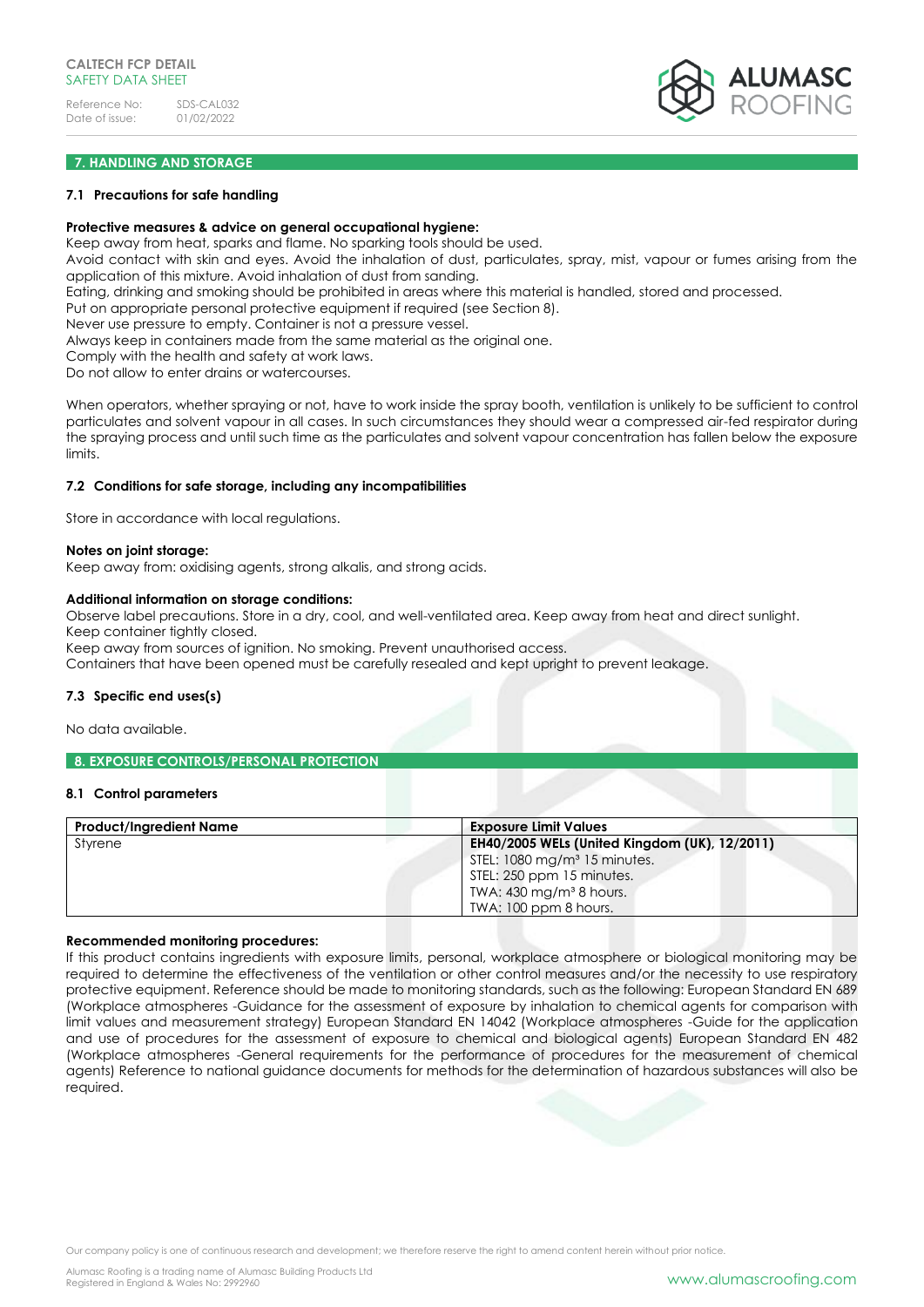# **CALTECH FCP DETAIL** SAFETY DATA SHEET

Reference No: SDS-CAL032<br>Date of issue: 01/02/2022 Date of issue:



# **DNELs/DMELs:**

| Product/<br><b>Ingredient Name</b> | <b>Type</b> | <b>Exposure</b>       | Value                                    | Population     | <b>Effects</b> |
|------------------------------------|-------------|-----------------------|------------------------------------------|----------------|----------------|
| Styrene                            | <b>DNEL</b> | Short Term Inhalation | 289 mg/m <sup>3</sup><br>$(67$ ppm $)$   | <b>Workers</b> | Systemic       |
|                                    | <b>DNEL</b> | Short Term Inhalation | $306$ mg/m <sup>3</sup><br>(71ppm)       | Workers        | Local          |
|                                    | <b>DNEL</b> | Long Term Inhalation  | $85 \text{ mg/m}^3$<br>(20ppm)           | Workers        | Systemic       |
|                                    | <b>DNEL</b> | Short Term Inhalation | 174,25 mg/m <sup>3</sup><br>(41ppm)      | Consumers      | Systemic       |
|                                    | <b>DNEL</b> | Short Term Inhalation | 182.75 mg/m <sup>3</sup><br>(43ppm)      | Consumers      | Local          |
|                                    | <b>DNEL</b> | Long Term Inhalation  | 10.2 mg/m <sup>3</sup><br>$(2.4$ ppm $)$ | Consumers      | Systemic       |
|                                    | <b>DNEL</b> | Long Term Dermal      | 406 mg/kg<br>bw/day                      | Workers        | Systemic       |
|                                    | <b>DNEL</b> | Long Term Dermal      | 343 mg/kg<br>bw/day                      | Consumers      | Systemic       |
|                                    | <b>DNEL</b> | Long Term Oral        | $2.1 \text{ mg/kg}$<br>bw/day            | Consumers      | Local          |
| Aluminium Oxide                    | <b>DNEL</b> | Long Term Inhalation  | $3.59$ mg/m <sup>3</sup>                 | Workers        | Local          |
|                                    | <b>DNEL</b> | Long Term Oral        | $2.37 \text{ mg/kg}$<br>bw/day           | Consumers      | Systemic       |

# **PNECs:**

| <b>Product/Ingredient Name</b> | <b>Compartment Detail</b> | Value               | <b>Method Detail</b>      |
|--------------------------------|---------------------------|---------------------|---------------------------|
| Styrene                        | Fresh Water               | $0.028$ mg/l        | <b>Assessment Factors</b> |
|                                | Marine Water              | $0.014$ mg/l        | <b>Assessment Factors</b> |
|                                | Fresh Water Sediment      | $0.614$ mg/kg dwt   |                           |
|                                | Marine Water Sediment     | $0.307$ mg/l        |                           |
|                                | Sewerage Treatment Plant  | $5 \,\mathrm{mg}/l$ | <b>Assessment Factors</b> |
|                                | Soil                      | 0.2 mg/kg dwt       |                           |
|                                | Intermittent Releases     | $0.04$ mg/l         | <b>Assessment Factors</b> |
| Aluminium Oxide                | Sewage Treatment Plant    | $20$ mg/l           |                           |

# **8.2 Exposure controls**

| Appropriate engineering controls: | Provide adequate ventilation. Where reasonably practicable, this should be achieved<br>by the use of local exhaust ventilation and good general extraction. If these are not<br>sufficient to maintain concentrations of particulates and solvent vapours below the<br>OEL, suitable respiratory protection must be worn.                                                                                                                                                                                                 |
|-----------------------------------|---------------------------------------------------------------------------------------------------------------------------------------------------------------------------------------------------------------------------------------------------------------------------------------------------------------------------------------------------------------------------------------------------------------------------------------------------------------------------------------------------------------------------|
| Personal protective equipment:    | General protective and hygienic measures: Wash hands, forearms and face thoroughly<br>after handling chemical products, before eating, smoking and using the lavatory and<br>at the end of the working period. Appropriate techniques should be used to remove<br>potentially contaminated clothing. Wash contaminated clothing before reusing. Ensure<br>that eyewash stations and safety showers are close to the workstation location.                                                                                 |
| Respiratory protection:           | If workers are exposed to concentrations above the exposure limit, they must use<br>appropriate, certified respirators. Use a properly fitted, air-purifying or air-fed respirator<br>complying with an approved standard if a risk assessment indicates this is necessary.<br>Respirator selection must be based on known or anticipated exposure levels, the<br>hazards of the product and the safe working limits of the selected respirator.<br>Recommended: organic vapour (Type A) and particulate filter (EN 140). |
| Protection of hands:              | There is no one glove material or combination of materials that will give unlimited<br>resistance to any individual or combination of chemicals. The breakthrough time must<br>be greater than the end use time of the product. The instructions and information<br>provided by the glove manufacturer on use, storage, maintenance and replacement<br>must be followed.                                                                                                                                                  |

Our company policy is one of continuous research and development; we therefore reserve the right to amend content herein without prior notice.

Alumasc Roofing is a trading name of Alumasc Building Products Ltd<br>Registered in England & Wales No: 2992960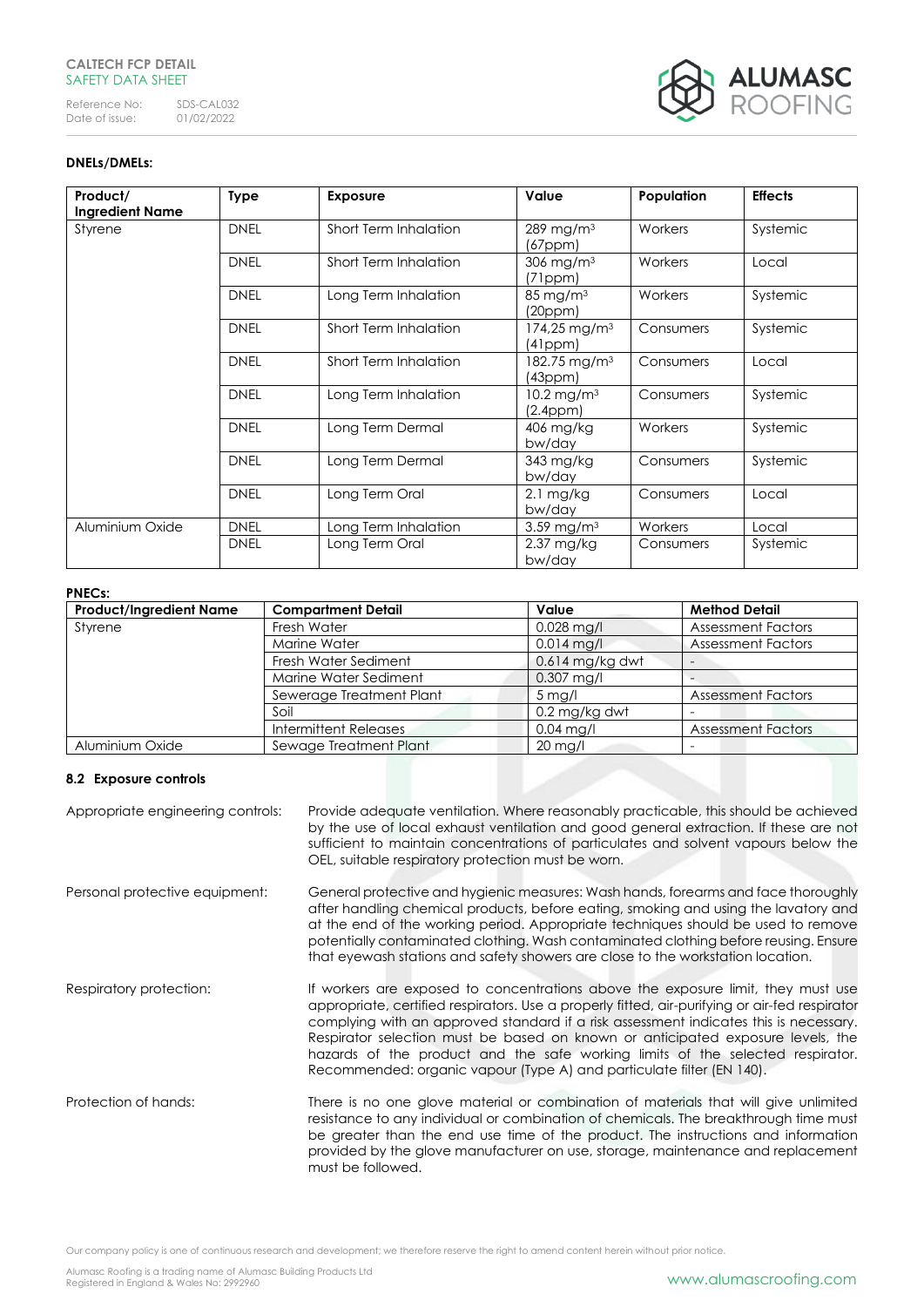

|                     | Gloves should be replaced regularly and if there is any sign of damage to the glove<br>material. Always ensure that gloves are free from defects and that they are stored and<br>used correctly. The performance or effectiveness of the glove may be reduced by<br>physical/chemical damage and poor maintenance.<br>Barrier creams may help to protect the exposed areas of the skin but should not be<br>applied once exposure has occurred. |
|---------------------|-------------------------------------------------------------------------------------------------------------------------------------------------------------------------------------------------------------------------------------------------------------------------------------------------------------------------------------------------------------------------------------------------------------------------------------------------|
| Material of gloves: | Chemical-resistant, impervious gloves complying with an approved standard should be<br>worn at all times when handling chemical products if a risk assessment indicates this is<br>necessary. 4 -8 hours (breakthrough time): fluor rubber (Viton) $(0.70 \text{ mm}) < 1$ hour<br>(breakthrough time): Chloroprene, neoprene rubber (0.4 mm).                                                                                                  |
| Eye protection:     | Safety glasses with side shields. (EN166)                                                                                                                                                                                                                                                                                                                                                                                                       |
| Body protection:    | Wear overalls or long-sleeved shirt. (EN467)                                                                                                                                                                                                                                                                                                                                                                                                    |

Pungent.

mixtures is possible.<br>Not available.

# **9. PHYSICAL AND CHEMICAL PROPERTIES**

# **9.1 Information on basic physical and chemical properties**

Appearance: Form: Liquid. Colour: Colour: Colour: Various (depending on pigment).<br>Colour: Colour: Pungent. Odour threshold: 0.15ppm to 25 ppm (Styrene). pH-value: Not available. Change in condition: Melting point/melting range: Not available. Initial boiling point/boiling range: 145°C. Flash point: 32°C (estimate). Evaporation rate: 12.4 (compared to Butyl Acetate). Flammability (solid, gaseous): Combustible when exposed to heat or flames. Critical values for explosion: Lower: 1.1%. Upper: 6.1%. Vapour pressure at 20°C: 0.67 kPa. Vapour density: 3.6 (Air = 1). Relative density:  $1.23 \text{ g/cm}^3 \text{ (20°C)}$ .<br>Solubility in / miscibility with water:  $1.23 \text{ g/cm}^3 \text{ (20°C)}$ . Solubility in / miscibility with water: Partition coefficient (n-octanol/water): Not available. Auto ignition temperature: 490°C. Decomposition temperature: Not available. Viscosity: 2000 mPas-3000 mPas @ 23°C. Explosive properties: Product is not explosive. However, formation of explosive air/vapour

Oxidising properties:

# **9.2 Other information**

No additional information.

#### **10. STABILITY AND REACTIVITY**

# **10.1 Reactivity**

No specific test data related to reactivity available for this product or its ingredients.

# **10.2 Chemical stability**

Stable under recommended storage and handling conditions (see Section 7).

# **10.3 Possibility of hazardous reactions**

Under normal conditions of storage and use, hazardous reactions will not occur.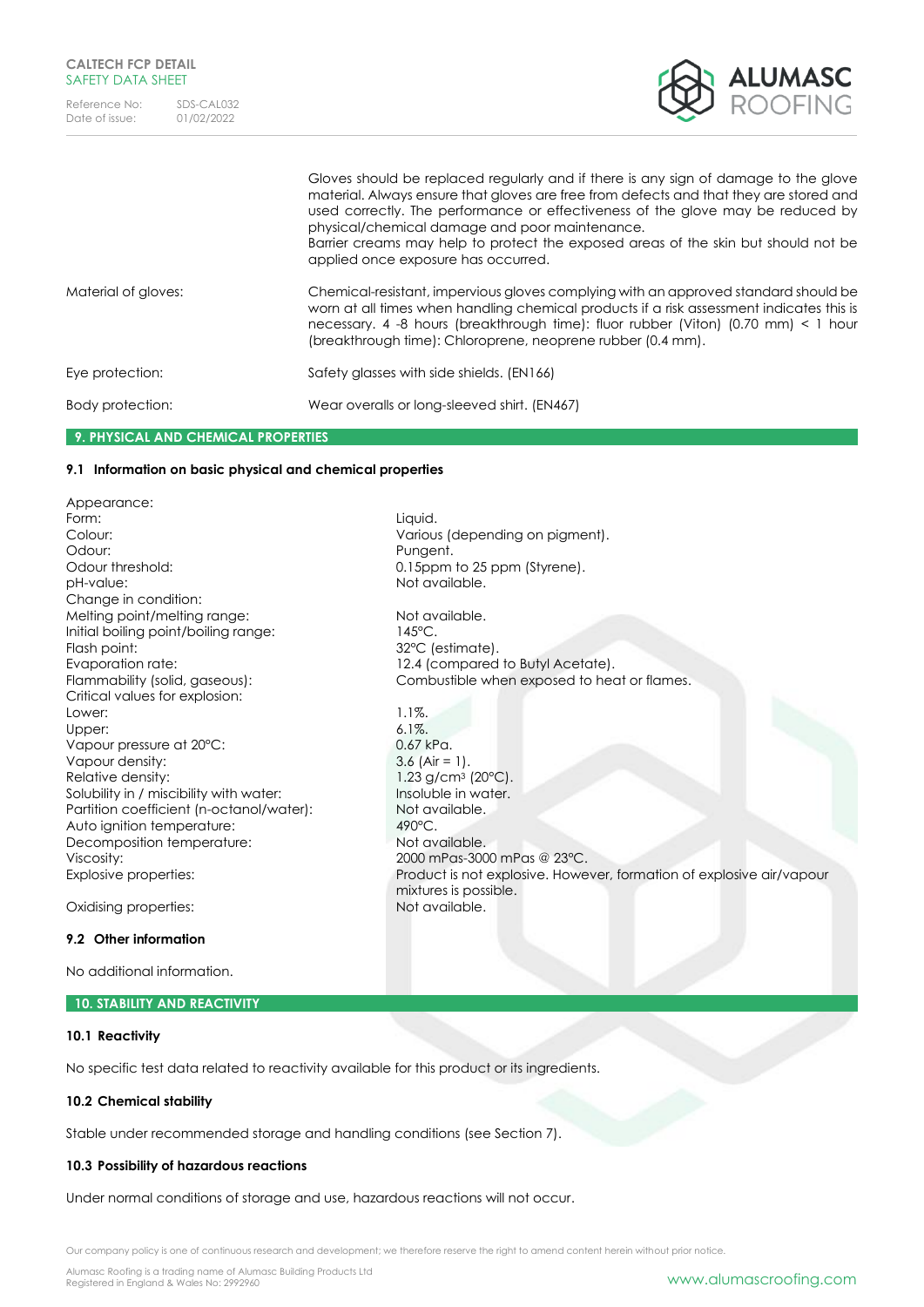

# **10.4 Conditions to avoid**

When exposed to high temperatures may produce hazardous decomposition products.

### **10.5 Incompatible materials**

Keep away from the following materials to prevent strong exothermic reactions: oxidising agents, strong alkalis, strong acids.

### **10.6 Hazardous decomposition products**

Under normal conditions of storage and use, hazardous decomposition products should not be produced. If involved in a fire, toxic gases including CO, CO2 and smoke can be generated.

#### **Other information:**

Emergency procedures will vary depending on conditions. The customer must have an emergency response plan in place.

# **11. TOXICOLOGICAL INFORMATION**

# **11.1 Information on toxicological effects**

There are no data available on the mixture itself.

Repeated or prolonged contact with the mixture may cause removal of natural fat from the skin, resulting in non-allergic contact dermatitis and absorption through the skin. If splashed in the eyes, the liquid may cause irritation and reversible damage.

This takes into account, where known, delayed and immediate effects and also chronic effects of components from shortterm and long-term exposure by oral, inhalation and dermal routes of exposure and eye contact.

| <b>Acute Toxicity:</b>                                                         |                                      |                                                                                |             |                 |
|--------------------------------------------------------------------------------|--------------------------------------|--------------------------------------------------------------------------------|-------------|-----------------|
| <b>Product/Ingredient Name</b>                                                 | Result                               | <b>Species</b>                                                                 | Dose        | <b>Exposure</b> |
| Styrene                                                                        | <b>LC50 Inhalation Vapour</b>        | Rat                                                                            | 10-20 mg/kg | 4 hours         |
|                                                                                | LD50 Oral                            | Rat                                                                            | >5000 mg/kg |                 |
|                                                                                | LDL0 Dermal                          | Rat - Male/Female                                                              | >2000 mg/kg |                 |
| Aluminium Oxide                                                                | LD50 Oral                            | Rat                                                                            | >5000 mg/kg |                 |
|                                                                                | LC50 Inhalation Vapour               | Rat                                                                            | $>2.3$ mg/l | 4 hours         |
| Conclusion/Summary:                                                            |                                      | Based on available data, the classification criteria are not met.              |             |                 |
| Irritation/corrosion:                                                          |                                      |                                                                                |             |                 |
| Conclusion/Summary:                                                            | Skin: Causes skin irritation.        |                                                                                |             |                 |
|                                                                                | Eyes: Causes serious eye irritation. |                                                                                |             |                 |
|                                                                                |                                      | Respiratory: Based on available data, the classification criteria are not met. |             |                 |
|                                                                                |                                      |                                                                                |             |                 |
| Sensitisation:                                                                 |                                      |                                                                                |             |                 |
| Conclusion/Summary:                                                            |                                      | Skin: Based on available data, the classification criteria are not met.        |             |                 |
| Respiratory: Based on available data, the classification criteria are not met. |                                      |                                                                                |             |                 |
|                                                                                |                                      |                                                                                |             |                 |
| Mutagenicity:                                                                  |                                      |                                                                                |             |                 |
| Conclusion/Summary:                                                            |                                      | Based on available data, the classification criteria are not met.              |             |                 |
|                                                                                |                                      |                                                                                |             |                 |
|                                                                                |                                      |                                                                                |             |                 |
| <b>Carcinogenicity:</b>                                                        |                                      |                                                                                |             |                 |
| Conclusion/Summary:                                                            |                                      | Based on available data, the classification criteria are not met.              |             |                 |
|                                                                                |                                      |                                                                                |             |                 |
| Reproductive toxicity:                                                         |                                      |                                                                                |             |                 |
| Conclusion/Summary:                                                            |                                      | Based on available data, the classification criteria are not met.              |             |                 |
|                                                                                |                                      |                                                                                |             |                 |
| Teratogenicity:                                                                |                                      |                                                                                |             |                 |
| Conclusion/Summary:                                                            |                                      | Based on available data, the classification criteria are not met.              |             |                 |
|                                                                                |                                      |                                                                                |             |                 |

Our company policy is one of continuous research and development; we therefore reserve the right to amend content herein without prior notice.

Alumasc Roofing is a trading name of Alumasc Building Products Ltd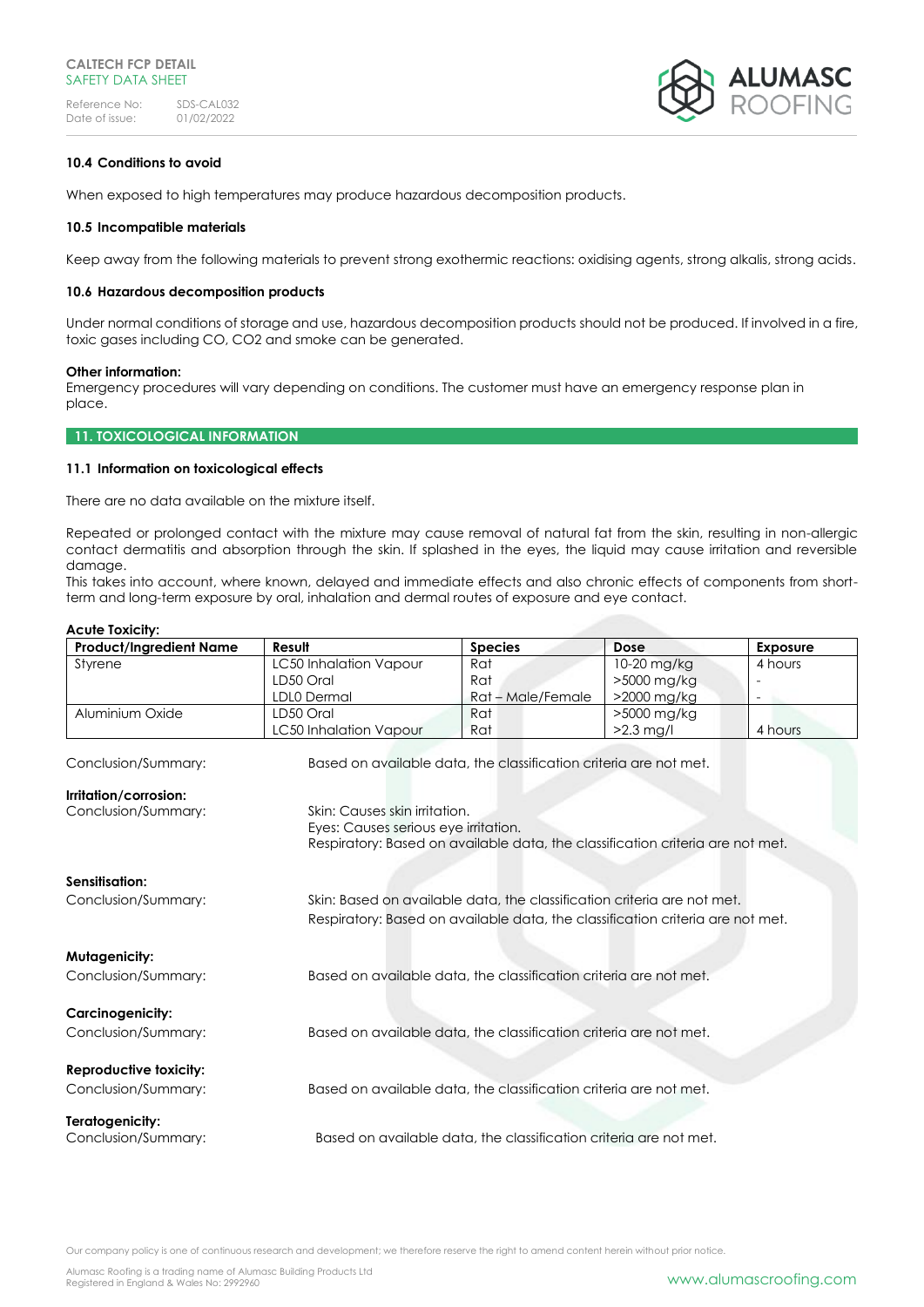

# **Specific target organ toxicity (single exposure):**

| <b>Product/Ingredient Name</b> | Category   | Route of Exposure | <b>Target Organs</b>         |
|--------------------------------|------------|-------------------|------------------------------|
| Styrene                        | Category 3 | Not applicable    | Respiratory tract irritation |
|                                |            |                   |                              |

# **Specific target organ toxicity (repeated exposure): Product/Ingredient Name Category Route of Exposure Target Organs** Styrene Category 1 Not applicable Ears

| <b>Aspiration hazard:</b>      |                                                                     |  |
|--------------------------------|---------------------------------------------------------------------|--|
| <b>Product/Ingredient Name</b> | Result                                                              |  |
| $\sim$<br>Styrene              | Category<br><b>Hazard</b><br>Aspiration<br>$\overline{\phantom{0}}$ |  |

### **12. ECOLOGICAL INFORMATION**

#### **12.1 Toxicity**

There is no data available on the mixture itself. Do not allow to enter drains or watercourses.

| <b>Product/Ingredient Name</b> | Result                                 | <b>Species</b> | Exposure |
|--------------------------------|----------------------------------------|----------------|----------|
| Styrene                        | Acute EC50 4.9mg/l Fresh Water         | Algae          | 72 hours |
|                                | Acute EC50 4.7mg/l Fresh Water         | Daphnia        | 48 hours |
|                                | Acute LC50 10 mg/l Fresh Water Chronic | Fish           | 96 hours |
|                                | NOEC 1.01 mg/l Fresh Water             | Daphnia        | 21 Davs  |
| Aluminium Oxide                | Acute $EC50 > 10000$ mg/l              | <b>Daphnia</b> | 48 hours |
|                                | Acute LC50 > 10000 mg/l                | Fish           | 96 hours |

Conclusion/Summary: Based on available data, the classification criteria are not met.

# **12.2 Persistence and degradability**

| $\bullet$<br><b>Product/Ingredient Name</b> | Test | Result                                                          | Dose | <b>Inoculum</b> |
|---------------------------------------------|------|-----------------------------------------------------------------|------|-----------------|
| $\sim$<br>stvrene                           |      | $\overline{\phantom{a}}$<br>റഗ<br>ററ<br>davs<br>∠O 1<br>` ∪.∠/ເ |      |                 |

Conclusion/Summary: Based on available data, the classification criteria are not met.

| Pro<br>edient Name<br>ct/Inare:<br>٦UC. | half life<br>Aquatic | <b>DL</b><br><b>NYSIS</b> | adability<br><b>Bioc</b><br>. TP<br>nı |
|-----------------------------------------|----------------------|---------------------------|----------------------------------------|
| $\sim$<br>Styrene                       |                      |                           | $\cdots$<br>-<br><b>Readily</b>        |

#### **12.3 Bio accumulative potential**

| $\bullet$<br>Product/Ingredient Name | LogPow | <b>BCF</b> | Potential |
|--------------------------------------|--------|------------|-----------|
| $\sim$<br>stvrene                    |        | 13.49      | Low       |

# **12.4 Mobility in soil**

Not available.

**12.5 Results of PBT and vPvB assessment**

Not available.

### **12.6 Other adverse effects**

No known significant effects or critical hazards.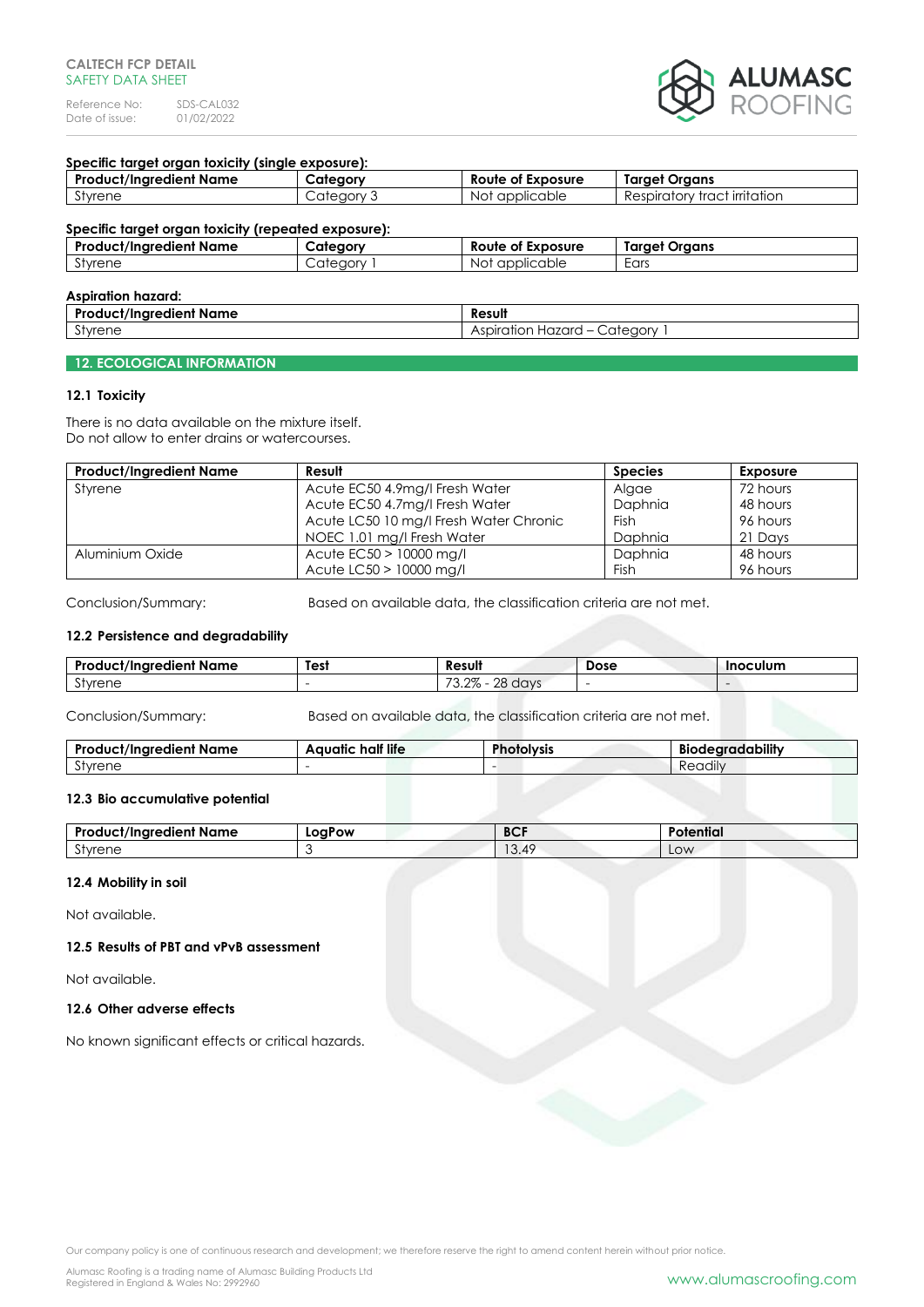

# **13. DISPOSAL CONSIDERATIONS**

#### **13.1Waste treatment methods**

| Recommendation:                 | The generation of waste should be avoided or minimised wherever possible. Disposal<br>of this product, solutions and any by-products should at all times comply with the<br>requirements of environmental protection and waste disposal legislation and any<br>regional local authority requirements. Dispose of surplus and non-recyclable products<br>via a licensed waste disposal contractor. Waste should not be disposed of untreated<br>to the sewer unless fully compliant with the requirements of all authorities with<br>jurisdiction. |
|---------------------------------|---------------------------------------------------------------------------------------------------------------------------------------------------------------------------------------------------------------------------------------------------------------------------------------------------------------------------------------------------------------------------------------------------------------------------------------------------------------------------------------------------------------------------------------------------|
| Hazardous Waste:                | Yes.                                                                                                                                                                                                                                                                                                                                                                                                                                                                                                                                              |
| Disposal considerations:        | Do not allow to enter drains or watercourses.<br>Residues in empty containers should be neutralised with a decontaminant (see Section<br>6). Dispose of according to all federal, state and local applicable regulations. If this<br>product is mixed with other wastes, the original waste product code may no longer<br>apply and the appropriate code should be assigned. For further information, contact<br>your local waste authority.                                                                                                      |
| European Waste catalogue (EWC): | 08 01 11* Waste paint and varnish containing organic solvents or other dangerous<br>substances.                                                                                                                                                                                                                                                                                                                                                                                                                                                   |

### **14. TRANSPORT INFORMATION**

|                                   | <b>ADR/RID</b>                               | <b>IMDG</b>                                  | <b>IATA</b>                                  |
|-----------------------------------|----------------------------------------------|----------------------------------------------|----------------------------------------------|
| 14.1 UN number                    | <b>UN 1263</b>                               | <b>UN 1263</b>                               | <b>UN 1263</b>                               |
| 14.2 UN proper shipping name      | Paint related product                        | Paint related product                        | Paint related product                        |
| 14.3 Transport class(es)          | 3 Flammable liquids<br><b>FLAMMABLE LIQU</b> | 3 Flammable liquids<br><b>FLAMMABLE LIQU</b> | 3 Flammable liquids<br><b>FLAMMABLE LIQU</b> |
| 14.4 Packing group                | IШ                                           | IШ                                           | Ш                                            |
| <b>14.5 Environmental hazards</b> |                                              |                                              |                                              |
| 14.6 Tunnel restriction code      | D/E                                          | D/E                                          | D/E                                          |

Marine pollutant: No.

### **14.7 Special precautions for user**

| Warning:       | Flammable liquids. |
|----------------|--------------------|
| Kemler Number: | -30.               |

Due to its relatively high viscosity this material can be considered non-hazardous in accordance to ADR 14.8. 2.2.3.1.5 when packed in receptacles of less than 450 litres.

Due to its relatively high viscosity, and in accordance with section 2.3.2.5 of the IMDG code, this material is 14.9. not subject to the provisions for marking, labelling and testing of packages, when packed in receptacles of no greater than 30 litres.

# **Special Precautions for user:**

Transport within user's premises: always transport in closed containers that are upright and secure. Ensure that persons transporting the product know what to do in the event of an accident or spillage.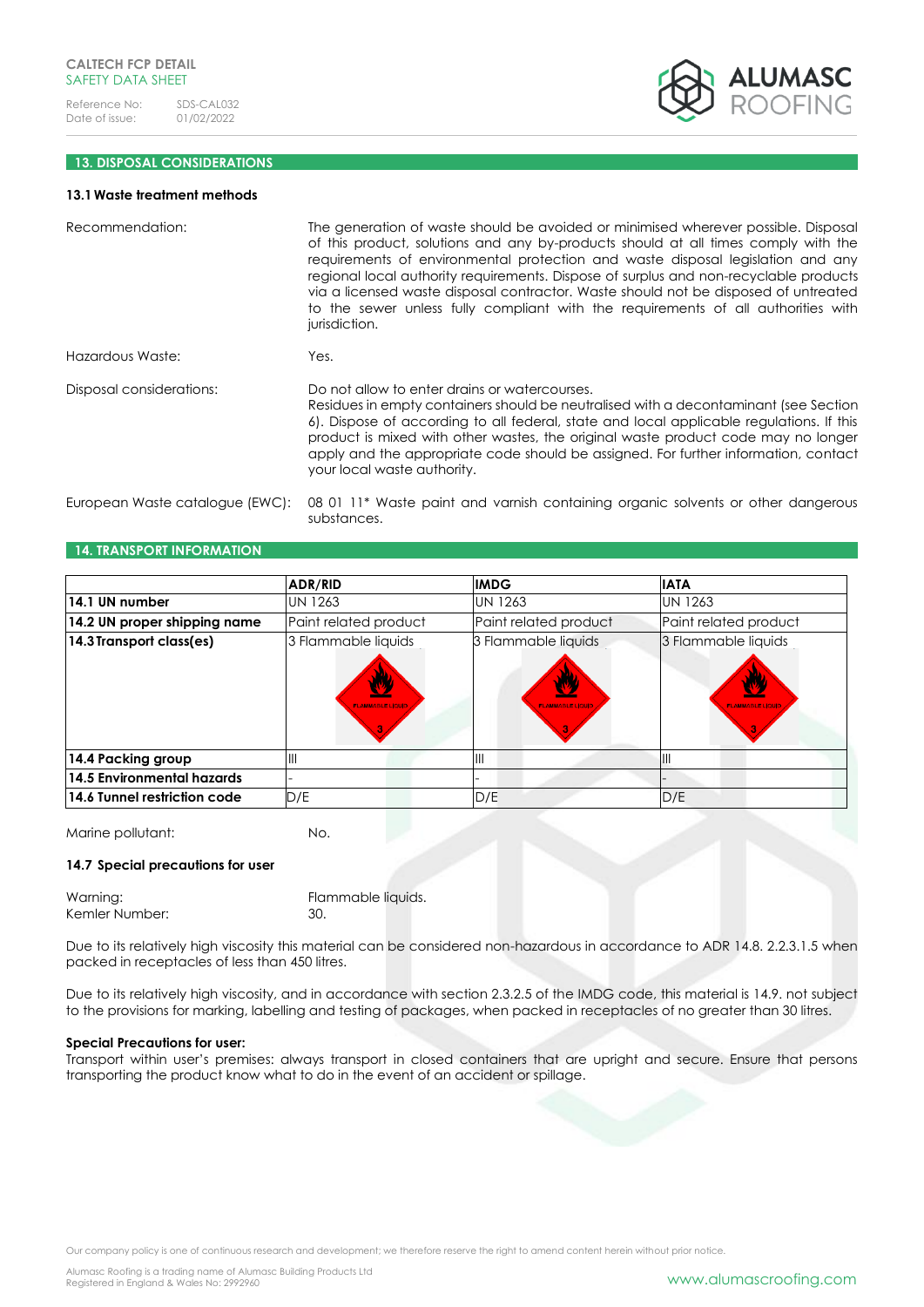

# **15. REGULATORY INFORMATION**

### **15.1 Safety, health and environmental regulations/legislation specific for the substance or mixture**

The information contained in this safety data sheet does not constitute the user's own assessment of workplace risks, as required by other health and safety legislation. The provisions of the national health and safety at work regulations apply to the use of this product at work.

CN Code: 3208 90 91. EU regulation (EC) 1907/2006 (REACH). Annex XIV - List of substances subject to authorization. Annex XIV - None of the components are listed. Substances of very high concern - None of the components are listed. Annex XVII - Restrictions on the manufacture, placing on the market and use of certain dangerous substances, mixtures and articles - Not applicable. Other EU Regulations: VOC for Ready-for-use mixture - Not applicable. Europe inventory - All components are listed or exempted. National regulations.

#### **15.2 Chemical safety assessment**

This product contains substances for which Chemical Safety Assessments are still required.

# **16. OTHER INFORMATION**

Indicates information that has changed from previously issued version.

#### **Abbreviations and acronyms:**

| ATE:           | Acute Toxicity Estimate.                                                            |
|----------------|-------------------------------------------------------------------------------------|
| CLP:           | Classification, Labelling and Packaging Regulation [Regulation (EC) No. 1272/2008]. |
| DMEL:          | Derived Minimal Effect Level.                                                       |
| DNEL:          | Derived No Effect Level.                                                            |
| EUH statement: | CLP-specific Hazard Statement.                                                      |
| PBT:           | Persistent, Bioaccumulative and Toxic.                                              |
| PNEC:          | Predicted No Effect Concentration.                                                  |
| RRN:           | <b>REACH Registration Number.</b>                                                   |
| vPvB:          | Very Persistent and Very Bioaccumulative.                                           |
|                |                                                                                     |

#### **Procedure used to derive the classification according to regulation (EC) 1272/2008 [CLP/GHS]**:

| Classification                                | Justification         |
|-----------------------------------------------|-----------------------|
| Flamm Lig 3 H226                              | On basis of test data |
| Acute Tox 4, H332                             | Calculation method    |
| Eye Irrit $2, H319$                           | Calculation method    |
| Skin Irrit 2, H315                            | Calculation method    |
| STOT SE 3 H335 (Respiratory tract irritation) | Calculation method    |
| STOT RE 1 H372 (Ears) (Inhalation)            | Calculation method    |
| Aquatic Chronic 3, H412                       | Calculation method    |
| Resp 2, H361d (Unborn child)                  | Calculation method    |

#### **Full text of abbreviated H Statements:**

| H <sub>226</sub> : | Flammable liquid and vapour.                                                      |
|--------------------|-----------------------------------------------------------------------------------|
| H361d:             | Suspected of damaging the unborn child.                                           |
| H332:              | Harmful if inhaled.                                                               |
| H372:              | Causes damage to organs through prolonged or repeated exposure if inhaled. (ears) |
| H319:              | Causes serious eye irritation.                                                    |
| H315:              | Causes skin irritation                                                            |
| H412:              | Harmful to aquatic life with long lasting effects                                 |
| H304:              | May be fatal if swallowed and enters airways.                                     |
| H335:              | May cause respiratory irritation.                                                 |